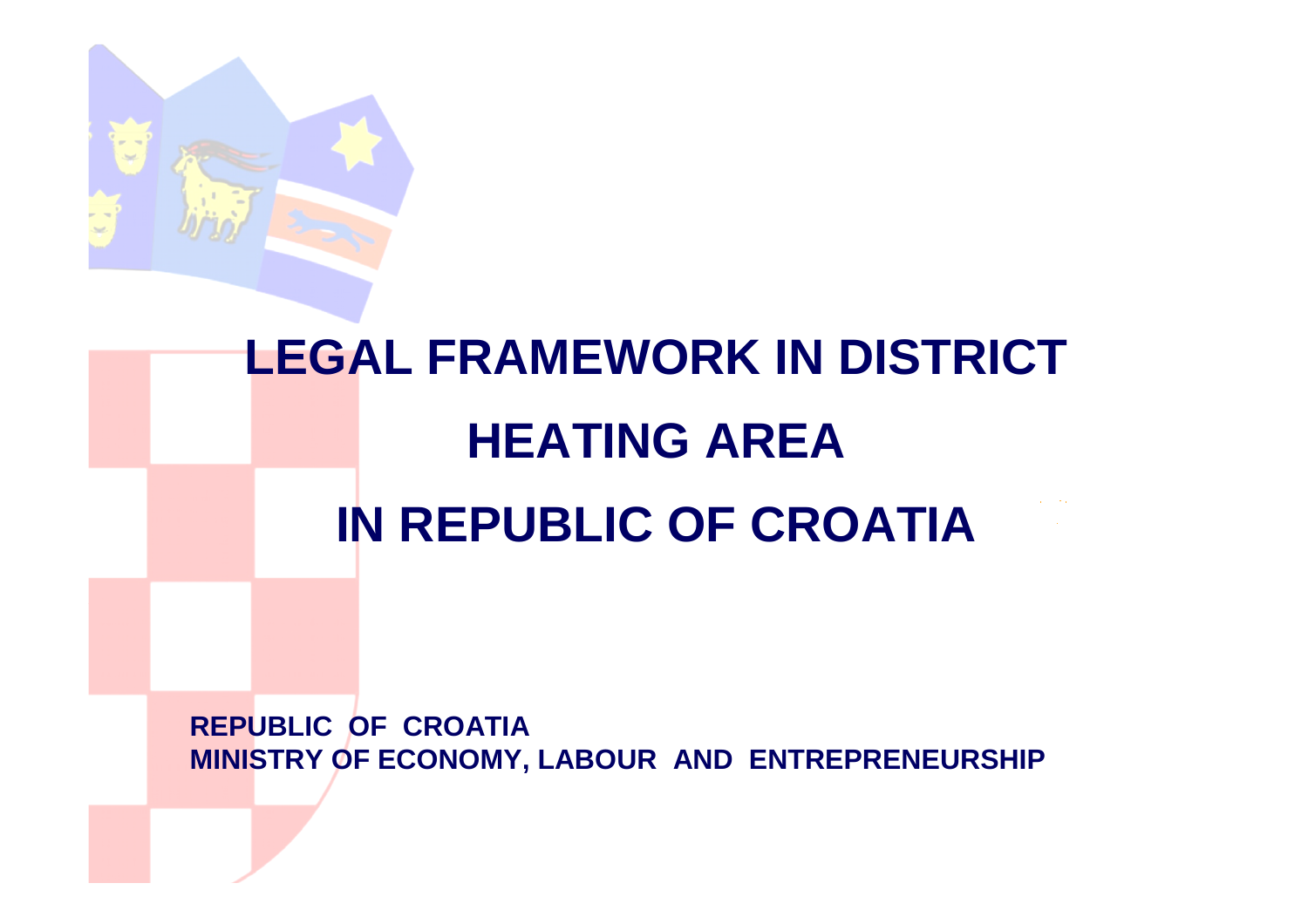### **LEGAL FRAMEWORK**

**ENERGY ACT IS A LEGAL BASIS FOR ISSUING THE ENERGY LEGISLATION.LEGAL FRAMEWORK FOR SYSTEMATIC AND STRUCTURED OPERATING AND FUNCTIONING OF THE DISTRICT HEATING SECTOR WAS STARTED IN EARLY 2005. BY ENACTMENT OF:**

♦ **THE ACT ON THE PRODUCTION, DISTRIBUTION AND SUPPLY OF THERMAL ENERGY (OJ 42/05)**

**FURTHER REGULATION OF DISTRICT HEATING SECTOR WAS CONTINUED BY ADOPTION OF NECESSARY SECONDARY LEGISLATION:**

- ♦ **GENERAL CONDITIONS OF THERMAL ENERGY SUPPLY (OJ 129/06)**
- ♦ **THE ORDINANCE ON THE DISTRIBUTION AND BILLING OF THERMAL ENERGY (OJ 139/08)**
- ♦ **During 2009 Ministry is in the making process of : ACT ON AMENDMENTS TO THE ACT ON THE PRODUCTION, DISTRIBUTION AND SUPPLY OF THERMAL ENERGY**
	- Har **Harmonization with Concession act (OJ 125/08)**

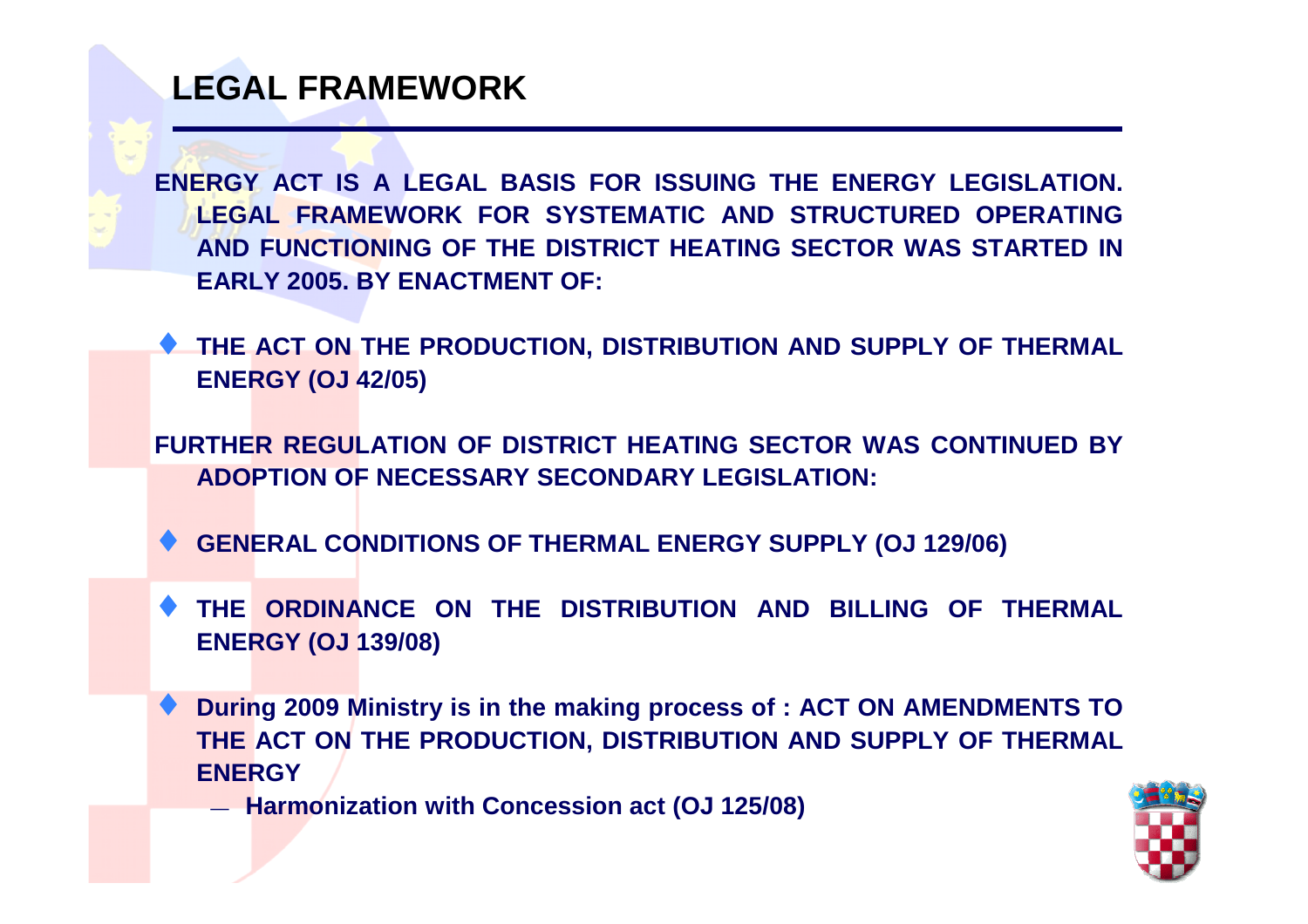#### **THE ACT ON THE PRODUCTION, DISTRIBUTION AND SUPPLY OF THERMAL ENERGY (OJ 42/05)**

♦ **REGULATES PERFORMING OF ENERGY-RELATED ACTIVITIES OF PRODUCTION, DISTRIBUTION AND SUPPLY OF THERMAL ENERGY IN THE REPUBLIC OF CROATIA.**

- ♦ **INTRODUCES:**
	- **Privileged buyer, privileged producer, tariff buyer, producer**
	- **Distribution of thermal energy – public service**
- ♦ **A LOCAL SELF-GOVERNMENT UNIT AND A THERMAL-ENERGY DISTRIBUTION ENTITY - shall be obliged to ensure high-quality thermal-energy distribution activities based on the principles of sustainable development, ensure keeping of energy facilities in operational condition and ensure access of public to their operation.**
- ♦ **GOVERNMENT ADMINISTRATION OFFICES IN COUNTIES (OR ADMINISTRATIVE BODY OF THE CITY OF ZAGREB IN CHARGE FOR ENERGY-RELATED AFFAIRS) - take part in drafting of the physical planning documents which are prepared by representative bodies of local and regional self government units.**

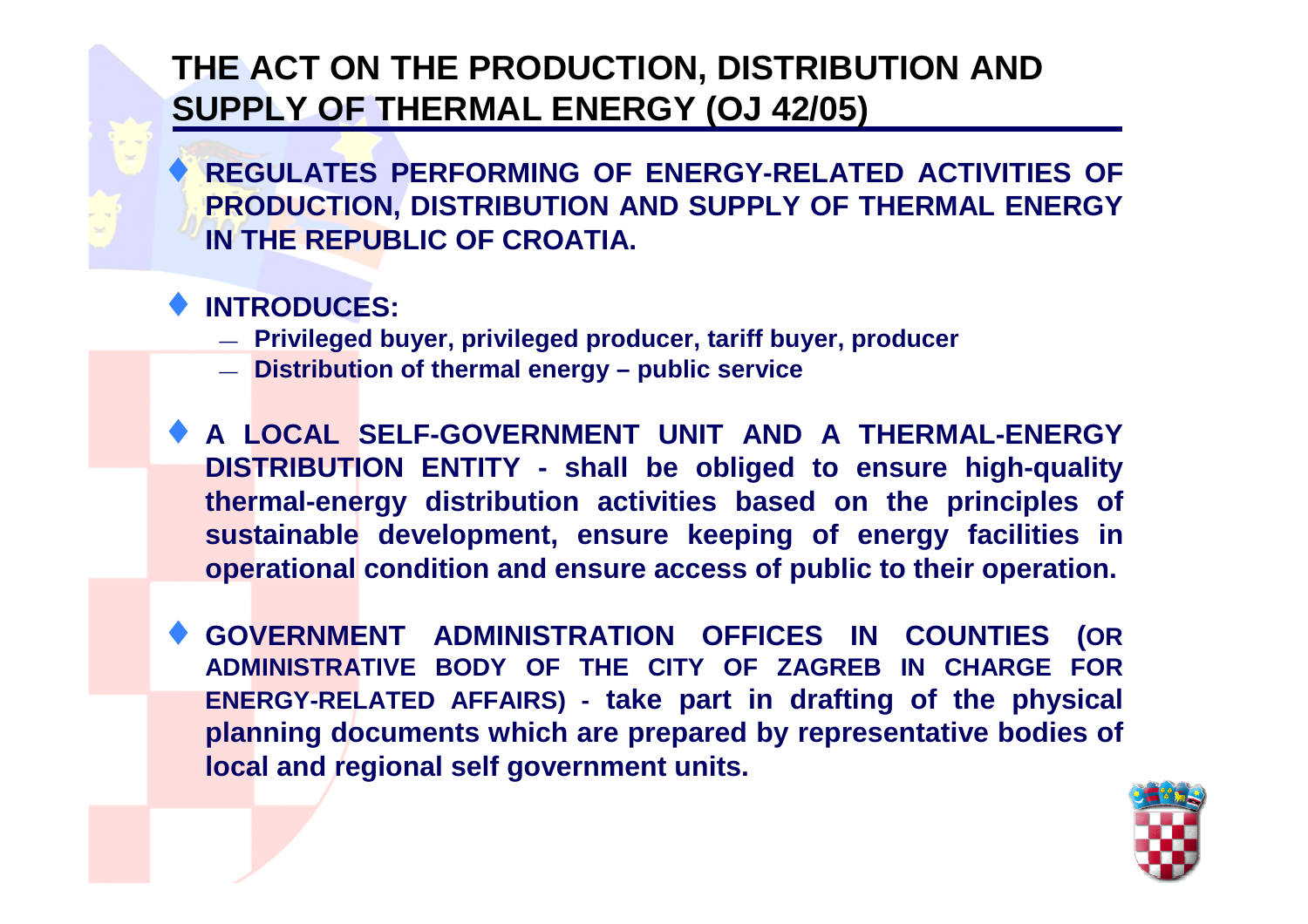#### **GENERAL CONDITIONS OF THERMAL ENERGY SUPPLY (OJ 129/06)**

**GENERAL CONDITIONS BRING ORDER INTO THE SYSTEM, INTRODUCE TRANSPARENCY, EQUALITY FOR ALL CUSTOMERSAND AVAILABILITY FOR ALL.**

**Legal GROUNDS: Article 29 of Energy act:**

- ♦**I. GENERAL PROVISIONS**
- ♦**II. DEFINITIONS OF BASIC CONCEPTS**
- ♦ **III. ISSUING OF APPROVALS FOR THERMAL-ENERGY-RELATED ACTIVITIES**
- ♦ **IV. CONDITIONS FOR CONNECTION TO NETWORK**
- ♦**V. CONTRACTUAL RELATIONS**
- ♦ **VI. RIGHTS AND OBLIGATIONS OF ENERGY ENTITIES AND NETWORK USERS**
- ♦ **VII. METERING POINTS AND METERING OF SUPPLIED ENERGY**
- ♦**VIII. READING, BILLING AND PAYMENT**
- ♦ **IX. CONDITIONS FOR RESTRICTION AND DISCONTINUATION OF SUPPLY**
- ♦ **X. COMPENSATION OF DAMAGE**
- ♦ **XI. CONTROL**
- ♦**XII. TRANSITIONAL AND FINAL PROVISIONS**

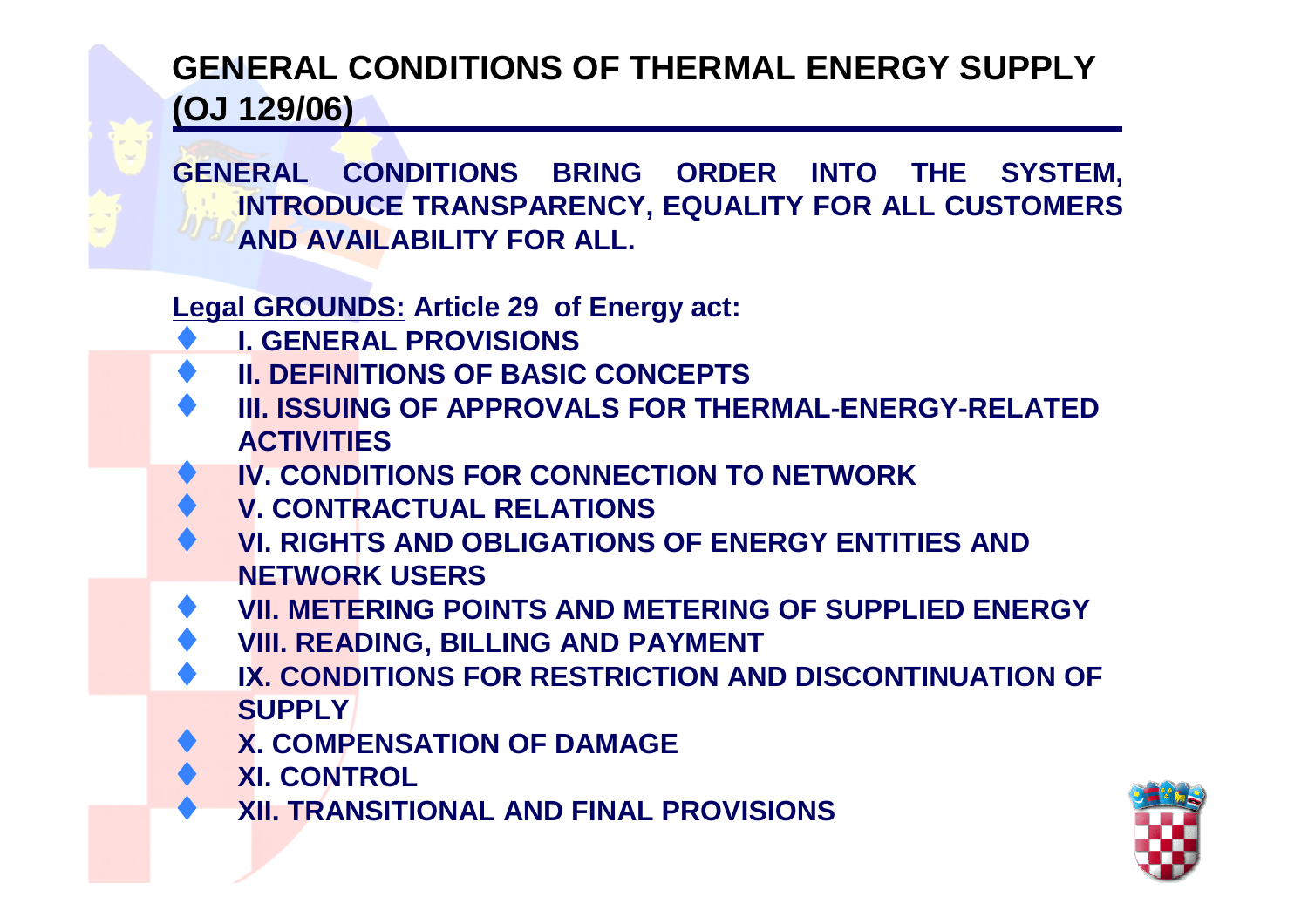#### **THE ORDINANCE ON THE DISTRIBUTION AND BILLING OF THERMAL ENERGY (OJ 139/08)**

♦ **PRESCRIBE THE MANNER OF DISTRIBUTION AND CALCULATING THE COST OF DELIVERED HEAT IN THE COMMON THERMAL ENERGY METERS.**

- ♦ **REGULATES THE INSTALLATION OF EQUIPMENT FOR THE LOCAL DISTRIBUTION OF THE SUPPLIED HEAT, HEAT LOSS CONTROL INSTALLATIONS AND THERMAL ENERGY METER.**
- ♦ **BASIC MODELS FOR ALLOCATION OF COSTS FOR DELIVERED HEAT ENERGY ON THE COMMON THERMAL ENERGY METERS**
- ♦ **DISTRIBUTION AND BILLING COSTS FOR DELIVERED THERMAL ENERGY**
- ♦ **INSTALLATION AND MAINTENANCE OF EQUIPMENT FOR THE ALLOCATION OF COSTS FOR DELIVERED HEAT ENERGY ON THE COMMON THERMAL ENERGY METERS**
- ♦ **NSTALLATION OF SEPARATE THERMAL ENERGY METERS**

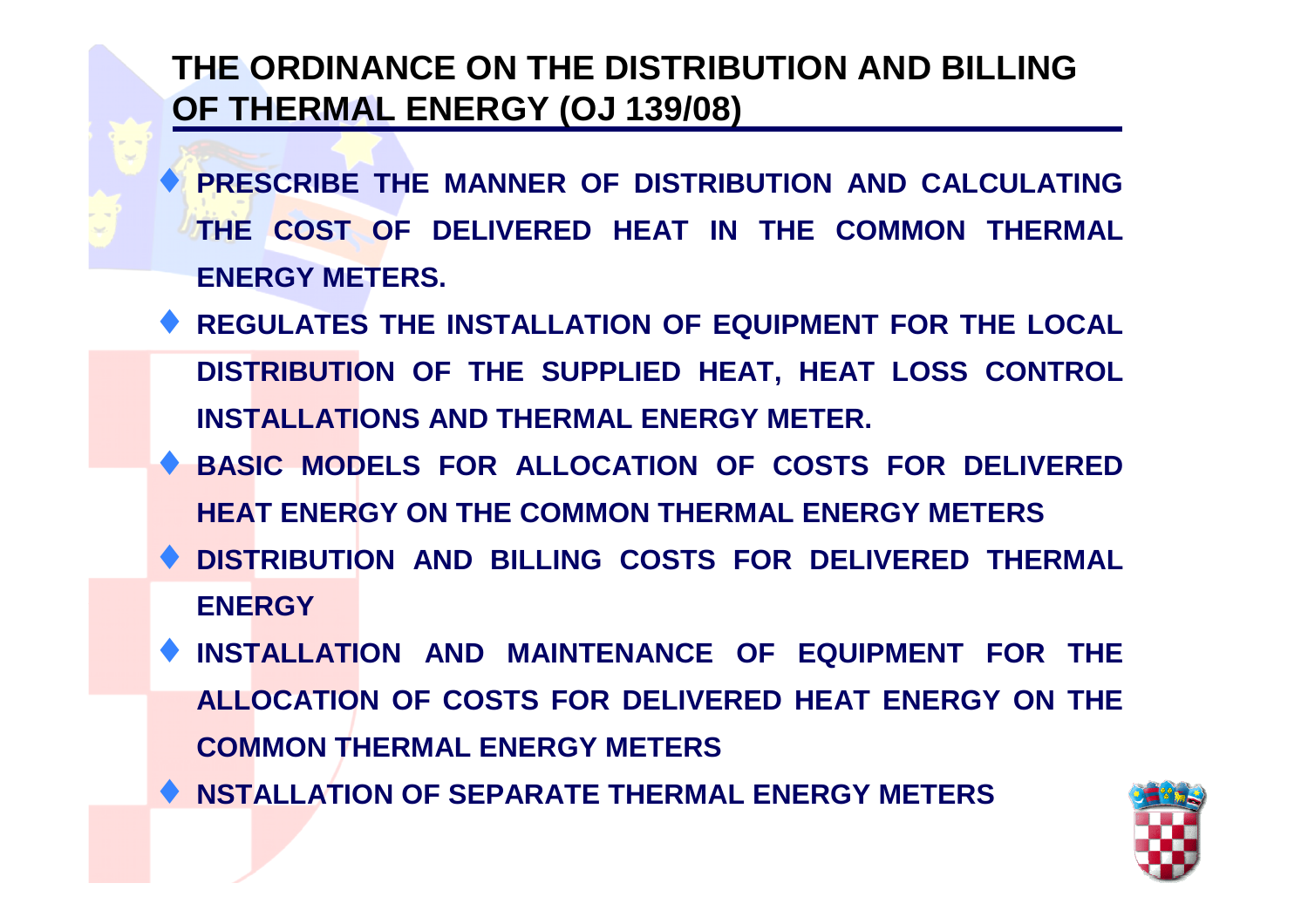#### **DISTRICT HEATING SECTOR DEVELOPMENT STRATEGY IN REPUBLIC OF CROATIA**

**THE AIM OF THE STRATEGY:**

♦

- **DEFINING THE TECHNICAL, ECONOMIC AND LEGAL BASICS TO INCREASE ENERGY EFFICIENCY AND OPTIMIZATION OF THE DEVELOPMENT OF CENTRALIZED HEATING SYSTEMS IN URBAN AREAS.**
- ♦ **COVERAGE OF THE STRATEGY:**
	- **COUNTY (REGIONAL SELF-GOVERNMENT UNIT),**
	- **CITIES (LOCAL GOVERNMENT).**
- ♦ **STRATEGY WILL BE MADE IN THREE PHASES, WITH EACH YEAR MAKES IT A SEPARATE ENTITY:**
	- **PHASE 1/3 - finished in year 2007. and**
	- **PHASE 2/3 - finished in year 2008.**
	- **PHASE 3/3 - DUE TO FINANCIAL PROBLEMS DURING YEAR 2009. MAKING OF STRATEGY IS EXPECTED TO CONTINUE INNEXT YEAR**

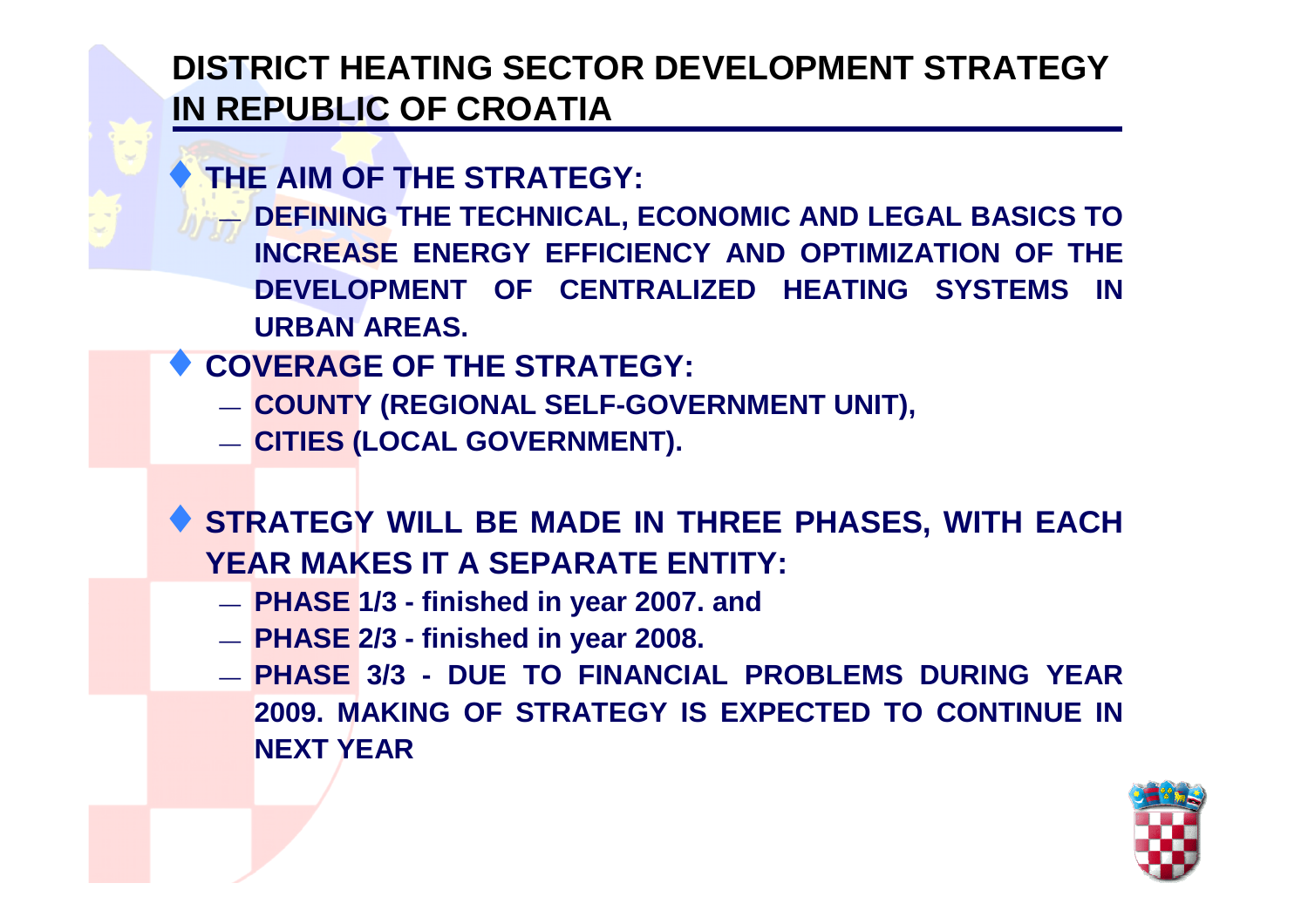## **ENERGY SECTOR DEVELOPMENT STRATEGY**

 **PASSED ON 16TH OCTOBER 2009., PUBLISHED IN OFFICIAL JOURNAL 130/09.**

- ♦ **ENERGY SECTOR DEVELOPMENT STRATEGY IN REPUBLIC OF CROATIA FOLLOWS THREE BASIC OBJECTIVES:** 
	- **Security of energy supply;**

♦

- **Competitiveness of the energy system;**
- **Sustainability of energy development.**
- ♦ **THE ENERGY SECTOR IS INFRASTRUCTURE, AND ENTREPRENEURIAL AND POSSIBLE EXPORT-ORIENTED ACTIVITIES.**
- ♦ **ENERGY IS VIEWED AS AN ENTREPRENEURIAL ACTIVITY, OPEN TO PRIVATE INVESTMENT.**

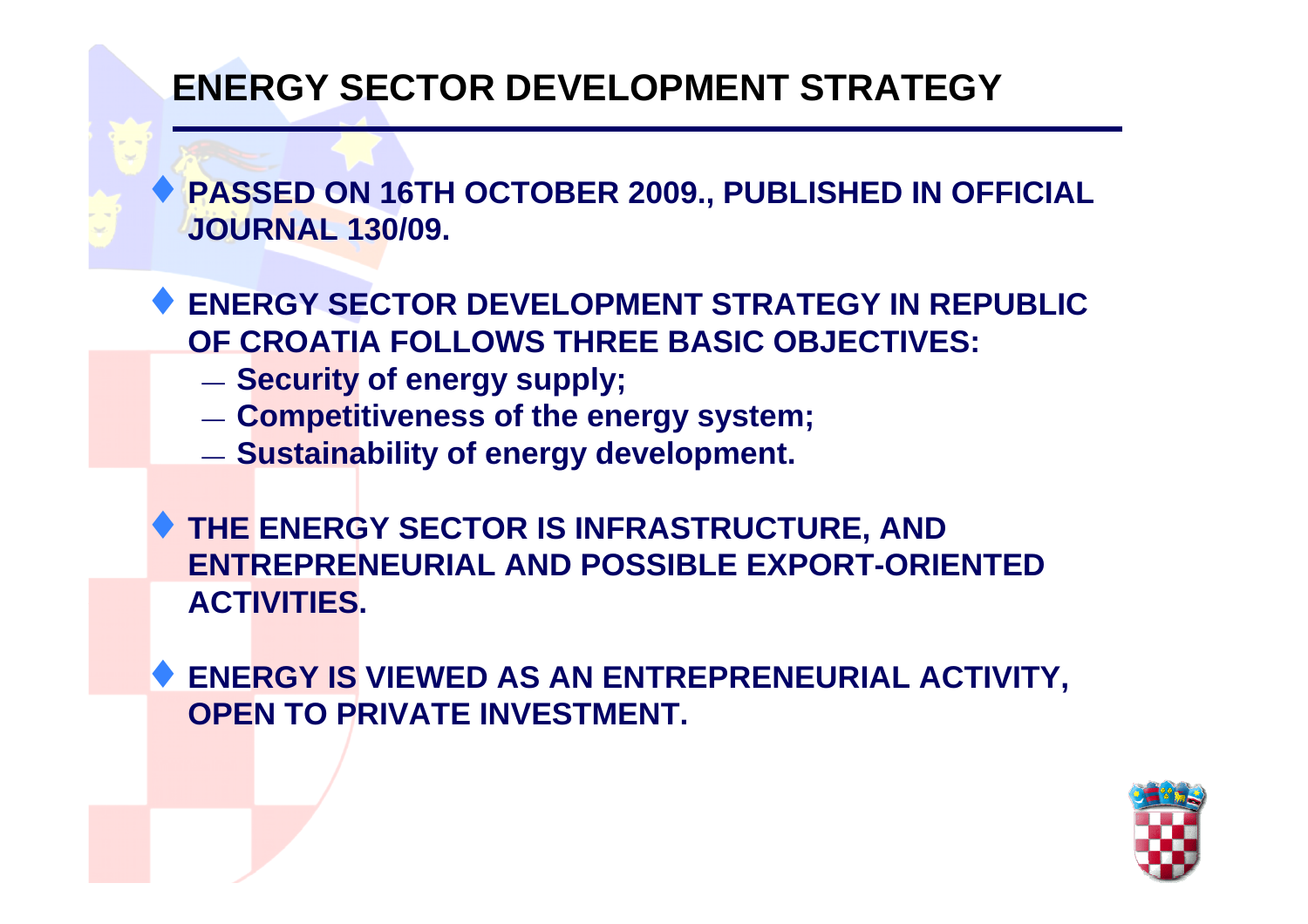#### **PROBLEMS IN DISTRICT HEATING SECTOR**

**THE QUESTION OF OWNERSHIP IN BUILDINGS** 

♦

- ♦**OLDNESS OF SYSTEM AND THE NEED FOR REVITALIZATION**
- ♦ **INVESTMENT COSTS AND PROFITABILITY OF MOUNTING DEVICES FOR THE ALLOCATION OF COSTS FOR DELIVERED HEAT ENERGY ON THE COMMON THERMAL ENERGY METERS**♦ **EDUCATION OF END-USERS - cost reduction (lower consumption) at**

**the same level of comfort, payment of real consumption, etc.**